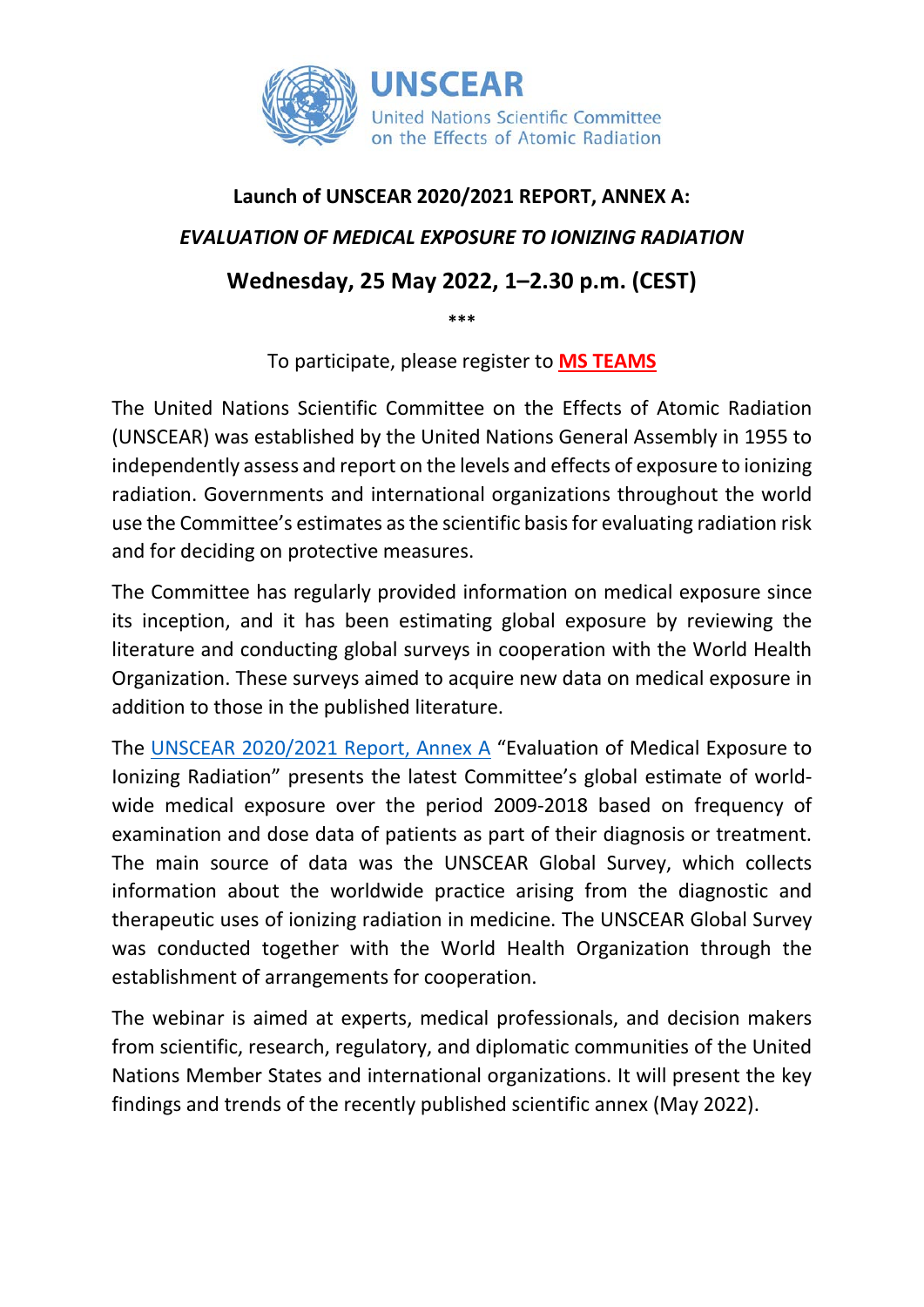

### PROVISIONAL AGENDA

#### **Moderation**

Dr Ferid Shannoun, Deputy Secretary of UNSCEAR

Dr Emilie van Deventer, Head Radiation and Health Unit, WHO

#### **1. Introduction (~10 min)**

Ms Borislava Batandjieva-Metcalf, Secretary of UNSCEAR

Dr Maria Neira, Director Department of Environment, Climate Change and Health, WHO

**\*\*\***

### **2. Presentation of the UNSCEAR Report 2020/2021, Annex A "Evaluation of Medical Exposure to Ionizing Radiation" (~40 min)**

Dr Ferid Shannoun, Deputy Secretary of UNSCEAR

Dr Peter Thomas, Chair Medical Expert Group, Australia

#### **3. Questions and Answers (~40 min)**

 **Panel**

Dr Peter Thomas, Australia

Dr Elke Nekolla, Germany

Mr Hannu Jarvinen, Finland

Dr Elina Samara, Switzerland

Dr Richard Smart, Australia

Dr Geoffrey Ibbott, United States

**\*\*\***

Questions can be posed during the Webinar using the chat function or in advance to the UNSCEAR secretariat [\(unscear@un.org\)](mailto:unscear@un.org) with copy to Ms Stella Langthaler [\(stella.langthaler@un.org\)](mailto:stella.langthaler@un.org).

**\*\*\***

For further technical assistance, please contact:

Mr Moritz Zimmermann [\(moritz.zimmermann@un.org\)](mailto:moritz.zimmermann@un.org)